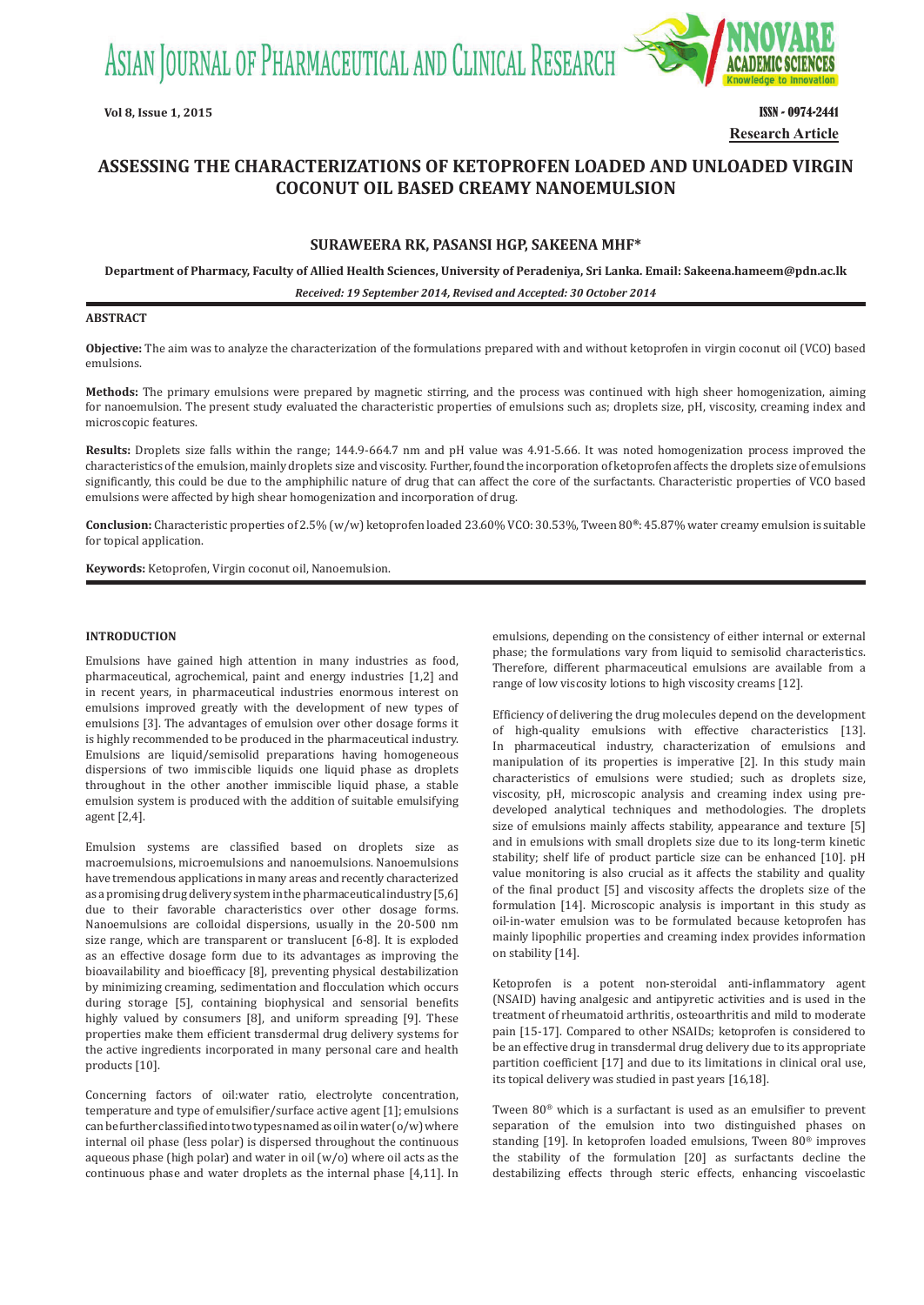properties, lowering the interfacial tension and promoting interfacial gradients [2,11].

The objective of this study was to assess the characterization studies with and without Ketoprofen incorporated virgin coconut oil (VCO) based creamy emulsions containing Tween 80® as the surfactant prepared using high sheer homogenization and magnetic stirring.

## **METHODS**

# **Emulsion preparation**

Tween 80® and ketoprofen were obtained from Analytical Instruments Pvt. Ltd., Sri Lanka and VCO was obtained from Serendipol (Pvt.) Ltd., Sri Lanka. Initially in pre-formulatory studies, ratios that resemble oil-in-water, creamy emulsions were selected by constructed ternary phase diagrams using CHEMIX software and formulas were optimized (Table 1) [21]. 10 g of each emulsion was prepared by two methods as Method 1 (magnetic stirrer/spontaneous emulsification) and Method 2 (high shear homogenization) with and without incorporation of ketoprofen [22].

## **Without incorporating ketoprofen**

In Method 1, according to ratios of stable samples A, B and C; VCO and Tween 80® were mixed thoroughly under magnetic stirrer (1 MLH magnetic stirrer, Rajendra Electrical Industries Limited, Mumbai, India) at 600 rpm and 25°C for 15 minutes until a clear mixture was formed. To the resulting mixture distilled water was added drop-wise with the constant stirring at 600 rpm and 25°C. In Method 2, the primary emulsion prepared by Method 1was mixed further under high shear homogenizer (Homogenizer OV5, VELP Scientifica, Italy) at 10,000 rpm and 25°C for 5 minutes.

#### **Method of ketoprofen incorporation**

About 2.5% ketoprofen emulsions were prepared in both methods concerning drug loaded stable formulation sample B. In Method 1, magnetic stirring was applied at 600 rpm and 25°C for 15 minutes to VCO and Tween 80® mixture to form a clear mixture and to that ketoprofen was added following thorough mixing for 5 minutes. Then, distilled water was added to it drop-wise with the constant stirring at 600 rpm and 25°C. In Method 2, ketoprofen was incorporated with magnetic stirring to the magnetic stirrer mixture of VCO and Tween 80® as in Method 1 and distilled water was added drop by drop with constant stirring at 600 rpm and 25°C.

# **Characterization of emulsion**

### *Drug unloaded preparations*

Identified stable formulations from ternary phase diagrams were subjected to characterization by analyzing droplets size, creaming index, viscosity, pH value and microscopic studies. Creaming index was measured in the Pharmaceutical Laboratory of Department of Pharmacy, Faculty of Allied Health Sciences, University of Peradeniya, pH value was measured in the laboratory of department of Radiography, Faculty of Allied Health Sciences, University of Peradeniya and microscopic studies were performed in the Laboratory of Department of Medical Laboratory Sciences, Faculty of Allied Health Sciences, University of Peradeniya. Viscosity measurements were taken at the Laboratory of Department of Mechanical Engineering, Faculty of Engineering, University of Peradeniya.

#### *Droplets size analysis*

The droplets size analyses of the stable emulsions were performed for freshly prepared samples at Sri Lanka Institute of Nano Technology (SLINTEC) using a laser light scattering apparatus (Malvern Zetasizer

**Table 1: Emulsions of different compositions after optimization (samples of 10 g)**

| Sample | VCO   | Tween 80 <sup>®</sup> | Water |
|--------|-------|-----------------------|-------|
| A      | 2.620 | 3.392                 | 4.095 |
| B      | 2.360 | 3.053                 | 4.587 |
|        | 1.772 | 3.543                 | 4.686 |

Ver. 6.00, Malvern Instruments, Worcestershire, UK) at the temperature of 25°C. Electrophoretic light scattering technology/laser Doppler micro-electrophoresis was used to measure velocity of dispersed particles after applying an electrical field and electrophoretic mobility, zeta potential and size distribution were calculated.

#### *Creaming index*

To measure creaming index, 5 g of each stable emulsion was transferred into universal bottles that were tightly sealed with a metal cap. Then they were left to stand at 25°C for 24 hrs and checked for the creaming index. Creaming occurs due to the migration of the dispersed phase of an emulsion, under the influence of buoyancy. In storage emulsions, unstable separate into two layers as an opaque layer at the top and a transparent layer at the bottom. As VCO has low density than distilled water phase, oil particles move upward. Creaming extend measured using creaming index (100 [HD/HE]) where HE is the total height of the emulsions in the tubes, and HD is the height of droplet-depleted lower layer. If creaming index is high, droplets will move upward faster and more droplet aggregation occurs.

### *Viscosity analysis*

Viscosity analysis was performed for freshly prepared stable emulsions. For this purpose Redwood Viscometer (Seta Redwood Viscometer, Stanhope-Seta, London Street, UK) was used at 25°C. Time taken to flow 1 ml of sample through the viscosity meter into a 10 ml measuring cylinder was measured from a stopwatch and time for 50 ml sample to flow was calculated.

# *pH value analysis*

pH values of freshly prepared selected stable emulsions were determined by a pH meter (Mi 150 pH/temperature bench meter, Milwaukee, Martini Instruments, Hungary) at 25°C. First, pH meter was calibrated using pH 4.01, 7.01 and 10.01 buffer solutions respectively and then for each Sample C measurements were taken for the accuracy of values and to minimize effects of external factors for the measurements.

## *Microscopic analysis*

Microscopic analysis of stable emulsion samples was performed using a microscope (Olympus Vanox S Microscope, Japan). It was to determine the emulsion type (O/W or W/O) of each sample. A drop of lipid soluble dye Sudan IV was added to the drop of the emulsion placed on a slide with a dropper and mixed using a spatula. Then it was covered with a cover slip and observed under a microscope for the staining pattern. As the dye is lid lipid soluble, orange-brownish external phase with clear droplets will indicate water-in-oil type emulsions, whereas clear external phase with stained droplets indicates oil-in-water emulsion.

## **Drug loaded preparations**

The most stable 2.5% ketoprofen incorporated emulsion (Sample B)[20] was studied for pH value, microscopic analysis and creaming index concerning samples prepared via both methods (Sample B3 and B4) and droplets size analysis was performed only for Sample B4 as Sample B1 was a microemulsion and Sample B2 was a nanoemulsion.

### **RESULTS**

## **Characterization of drug unloaded preparations**

# *Droplets size analysis*

According to Fig. 1 in both methods Sample B (B1 and B2) showed the highest droplets size whereas Sample A (A1 and A2) showed the lowest droplets size. And comparative samples prepared by Method 2 had lower droplets size than samples prepared by Method 1.

# *Creaming index*

All the emulsion samples formulated via Method 1 and Method 2 did not show creaming properties at 25°C after 24 hrs. So creaming index was "zero" for all emulsions.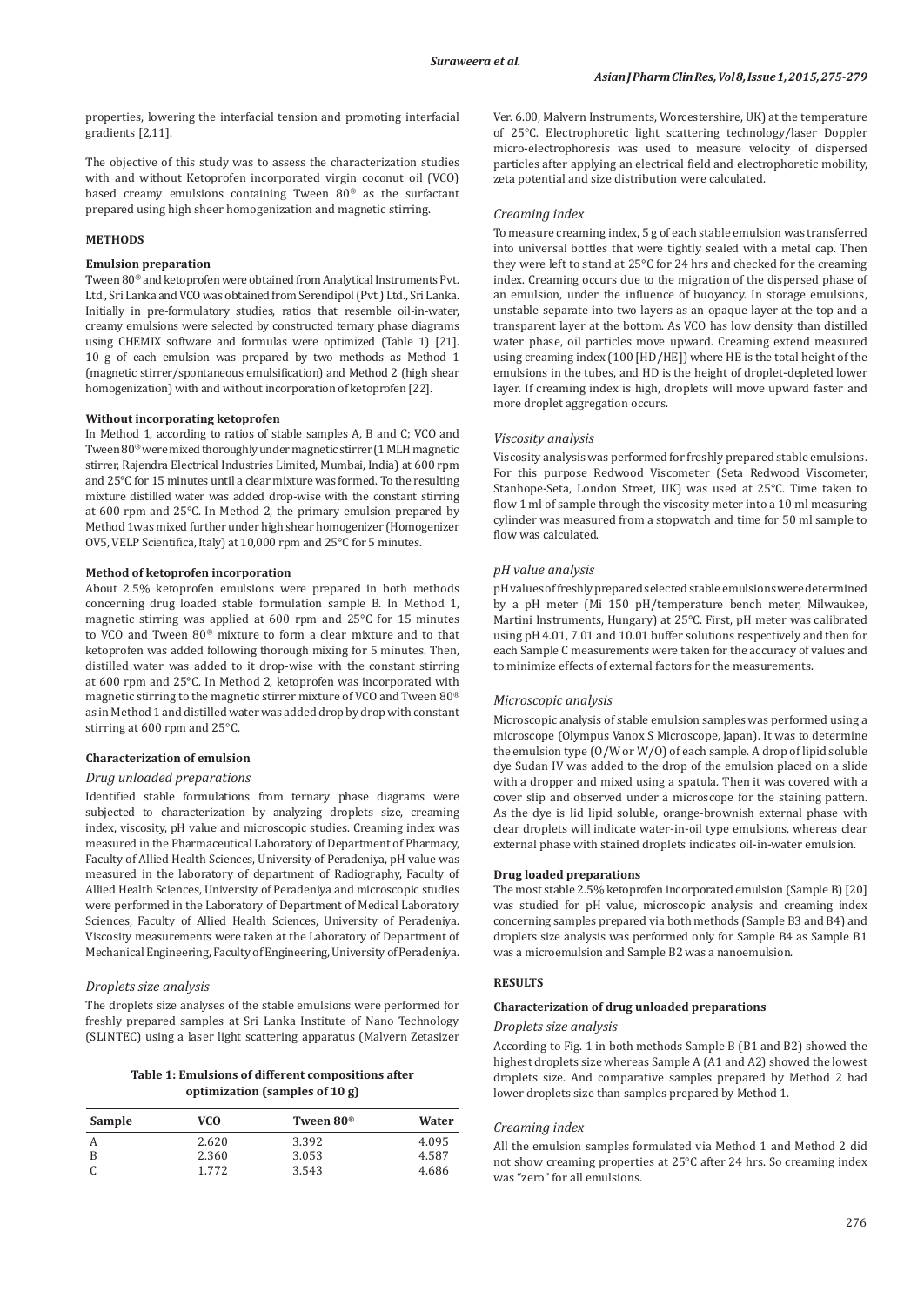# *Viscosity analysis*

According to Fig.2, viscosity of emulsions was increased in Method 2 with high shear homogenization than in Method 1. However, the relationship between the varying composition of VCO, Tween 80**®** and water with the viscosity of the emulsion was not clearly represented. However, it was shown that in both methods Sample A had the highest viscosity and Sample B had the lowest.

# *pH value analysis*

In all A, B and C samples; samples prepared by Method 2 had higher pH values than Method 1. In both methods Sample B (B1 and B2) had the highest pH whereas Sample A (A1and A2) had the lowest (Fig. 3). And it could be seen that in both methods pH of the sample increase with the increase amount of water.



**Fig. 1: Droplets size of stable emulsions**



**Fig. 2: Viscosity of stable emulsions**



**Fig. 3: Comparison of pH values of stable emulsions of Method 1 and Method 2**

# *Microscopic analysis*

In all emulsions, samples formulated via Method 1 and Method 2; the dispersed droplets were stained in brownish orange color and the surrounding remains transparent under microscopic observation. As Sudan IV oil soluble dye was used in staining all the studied emulsion samples proved to be O/W emulsions.

#### **Characterization of the drug loaded preparations**

*Droplets size analysis*

## Method 2 - Sample B

Droplet size of the emulsion without ketoprofen (B2) was decreased when ketoprofen was incorporated into the sample (Fig. 4).

#### *Creaming index*

B3 and B4 ketoprofen loaded emulsion samples formulated via Method 1 and Method 2 did not show creaming properties at 25°C after 24 hrs. Creaming index was "zero" for both emulsions.

#### *pH value analysis*

According to Fig. 5; ketoprofen 2.5% loaded emulsion samples prepared by Method 2 had higher pH values than Method 1. In both Method 1 and Method 2 stable emulsions without ketoprofen (B1 and B2) had higher pH values than stable emulsions with 2.5% ketoprofen (B3 and B4). And also in both with and without drug loaded samples; emulsions formulated by Method 2 (B2 and B4) had higher pH values than emulsion formulated by Method 1 (B1 and B3).

#### *Microscopic analysis*

In both B3 and B4 emulsion samples formulated via Method 1 and Method 2; the dispersed droplets were stained in brownish orange color and the surrounding remains transparent under microscopic



**Fig. 4: Droplets size of emulsion without (B2) and with (B4) ketoprofen via Method 2**



**Fig. 5: Comparison of pH values of stable sample C emulsions with and without ketoprofen in Method 1 and Method 2**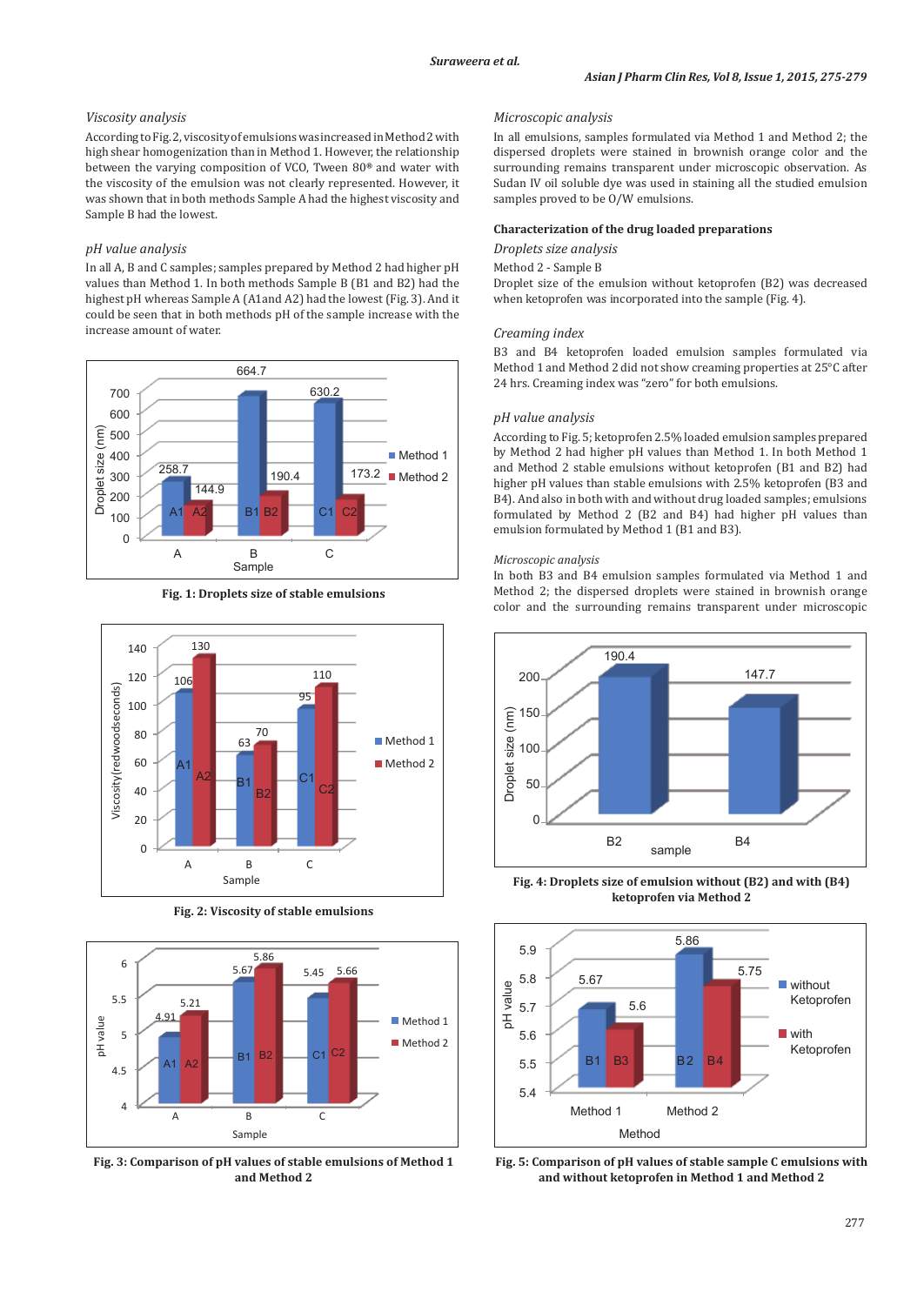observation. As Sudan IV oil soluble dye was used in staining both emulsion samples proved to be O/W emulsions.

# **DISCUSSION**

Characterization of emulsions was crucial in this study because specifically oil-in-water (O/W), creamy emulsion with nano-size droplets was to be formulated as O/W emulsion was more preferable in transdermal application because of non-greasiness. And the low interfacial tension of the O/W droplets enhances the penetration of active agent [9]. As ketoprofen is a poor water soluble compound, its transdermal absorption can be enhanced through improved solubility by dissolving them in an oil phase [18]. Creamy emulsions were preferred in this study as transdermal drug delivery system was to be formulated and according to literature, concerning the characteristics as the phase and texture behavior of oil/water/surfactant system, new emulsion types have been developed recently [3]. Comparably emulsions with nano-size droplets have been used recently in many personal care and health products [10] due to their advantages as high kinetic and physical stability, high solubility, rapid penetrability and ultimately improving bioavailability in transdermal drug delivery.

Emulsion characteristics are mainly affected by stirring speed and time [23]. It can be justified as the increased viscosity of emulsion was achieved with higher stirring speed (Fig. 2) resulting decreasing particle size (Fig. 1) led to an increase in the interfacial surface which is also proved in literature [24,25]. Well-mixed fine emulsions are more stable than coarse emulsions. Therefore, utilization of high stirring intensity could improve the characteristics of the emulsion system and it was identified that in ketoprofen loaded emulsions homogenization was more effective in stable emulsion formation than spontaneous emulsification [20].

When concerning the effect of viscosity on droplets size, it was illustrated in literature that the decreased viscosity can increase the droplets size [14,24]. When comparing Figs. 1 and 2, it can be observed that in all the cases Method 2 samples have higher viscosity and lower droplets size than Method 1 samples. When considering sample B1 and B2, at same VCO: Tween 80**®**: Water composition; nanoemulsions had higher viscosity than in microemulsions, which was reported in literature [14]. And an order was observed from those graphs where viscosity of samples decreased in the order of A, C, B and droplets size reduction was in inverse order of B, C, A. Decreasing droplets size with increasing viscosities is due to hydrodynamic interactions, effective dispersed-phase concentration, polydispersity and degree of flocculation. Due to hydrodynamic interactions, viscosity is more when the distance of separation between the droplets is less and due to effective dispersed-phase concentration it increases as a result of reduction in the droplets diameter causing the ratio of the emulsifier thickness to the droplets size significant. Polydispersity is decreasing with the decreasing droplets size and degree of flocculation increases with decreasing particle size [25].

Droplets size of the emulsion is crucial in this study as nanoemulsion was to be formulated to increase the effectiveness of the formulation. The minimum droplets size that can be achieved depends on stirring speed and pressure, viscosity of components, oil composition and surfactant properties [8]. When concerning without drug loaded stable samples [20], Sample B has the highest droplets size of 664.7 nm and 190.4 nm respectively in Method 1 (B1) and Method 2 (B2) whereas Sample A has the lowest droplets size of 258.7 nm and 144.9 nm respectively in Method 1 (A1) and Method 2 (A2) (Fig. 1). According to literature survey nanoemulsions comprise of droplets size between 20 and 500 nm [16] and microemulsions generally fall between 500 and 2000 nm [26]. Except Samples B1 and C1, which were microemulsions, all the other samples were nanoemulsions (Fig. 1). When ketoprofen was incorporated to emulsion Sample B2, droplets size was reduced according to Fig. 4. This is because when ketoprofen was added, in some cases viscosity of the sample increased [27] thus droplets size reduced [25].

pH measurements are also important in this study as creamy emulsion was formulated for topical application. To be compatible with the skin and to minimize the destruction of skin proteins and enzymes emulsion pH should be similar to the pH of the skin [28]. Earlier findings on the effect of formulation's pH on the skin showed that more alkaline formulations having pH 9-10, caused skin irritation, swelling and skin dehydration [29]. Skin pH ranges between 5 and 6, where pH 5.5 considered being the ideal average pH [28]. According to Fig. 3 all the stable emulsions without ketoprofen had the pH within the range 4.91-5.86 making them suitable for further studies. Especially 2.5% ketoprofen incorporated emulsion had pH of 5.6 and 5.75 in Method 1 and Method 2 respectively proving the formulation is suitable for topical application (Fig. 3). The decrease in pH of emulsions after incorporation of ketoprofen (Fig. 5) in both methods is due to the acidic nature of the drug as it is a propionic acid derivative [16]. And Fig. 3 shows that pH of samples prepared by Method 2 had higher pH values compared with which prepared by Method 1. Similar results reported in literature; the reduction of droplets size by Method 2 than in Method 1 (Fig. 1) led to increased surface area, increased solubility and ultimately decreased the acidity of the medium [14].

According to microscopic studies all the selected and stable samples were O/W and specially the final 2.5% ketoprofen incorporated emulsion was also an O/W emulsion. It is because the samples B, C and D had suitable VCO: Tween 80**®**: Water compositions and Tween 80**®** is a hydrophilic surfactant (hydrophilic-lipophilic balance value of 15) [11]. Emulsion type depends on volume fractions of oil and water phases [2] and in this study; it did not change with the addition of ketoprofen because the drug is incorporated in oil globules. Only when the drug is excess phase inversion can occur. And also microscopic studies did not provide clear images as particle sizes are in micro and nano range. In literature from earlier findings it was proven that spherical droplets assuring the emulsion droplets flow freely [28].

#### **CONCLUSION**

It can be concluded that, characteristics of emulsion dosage such as droplets size, pH, creaming index and viscosity of  $2.5\%$  (w/w) ketoprofen loaded 23.60% VCO: 30.53% Tween 80**®**: 45.87% water creamy emulsion is suitable for topical application. High shear homogenization provided more favorable emulsion characteristics than spontaneous emulsification.

## **ACKNOWLEDGMENT**

We extend our appreciation to the University of Peradeniya Research grants for granting this research project (RG/2011/10/AHS).

#### **REFERENCES**

- 1. Bernard PB. Modern Aspects of Emulsion Science. 1st ed. UK: Royal Society of Chemistry; 1988.
- 2. Rybunski WV, Foster T. Fundamentals of the development and applications of new emulsion types. Prog Coll Polym Sci 1998;109:126.
- 3. Aichele CP. Characterizing Water-in-oil Emulsions with Application to Gas Hydrate Formation. 1st ed. Unites States: ProQuest LLC; 2009.
- 4. Langley CA, Belcher D. Emulsions. Pharmaceutical Compounding and Dispensing<sub>.</sub> 1<sup>st</sup> ed. UK: Pharmaceutical Press; 2008.
- 5. Bernardi DS, Pereira TA, Maciel NR, Bortoloto J, Viera GS, Oliveira GC, *et al.* Formation and stability of oil-in-water nanoemulsions containing rice bran oil: *In vitro* and *in vivo* assessments. J Nanobiotechnology 2011;9:44.
- 6. Sharma N, Bansal M, Visht S, Sharma PK, Kulkarni GT. Nanoemulsion: Anew concept of delivery system. Chron Young Sci 2010;1 Suppl 2:2-5.
- 7. Koteswari P, Krishna SR, Reddy VP, Narasu LM. Formulation and preparation of felodipine nanoemulsions. Asian J Pharm Clin Res 2011;4 Suppl 1:116-7.
- 8. Kabri TH, Arab-Tehrany E, Belhaj N, Linder M. Physico-chemical characterization of nano-emulsions in cosmetic matrix enriched on omega-3. J Nanobiotechnology 2011;9:41.